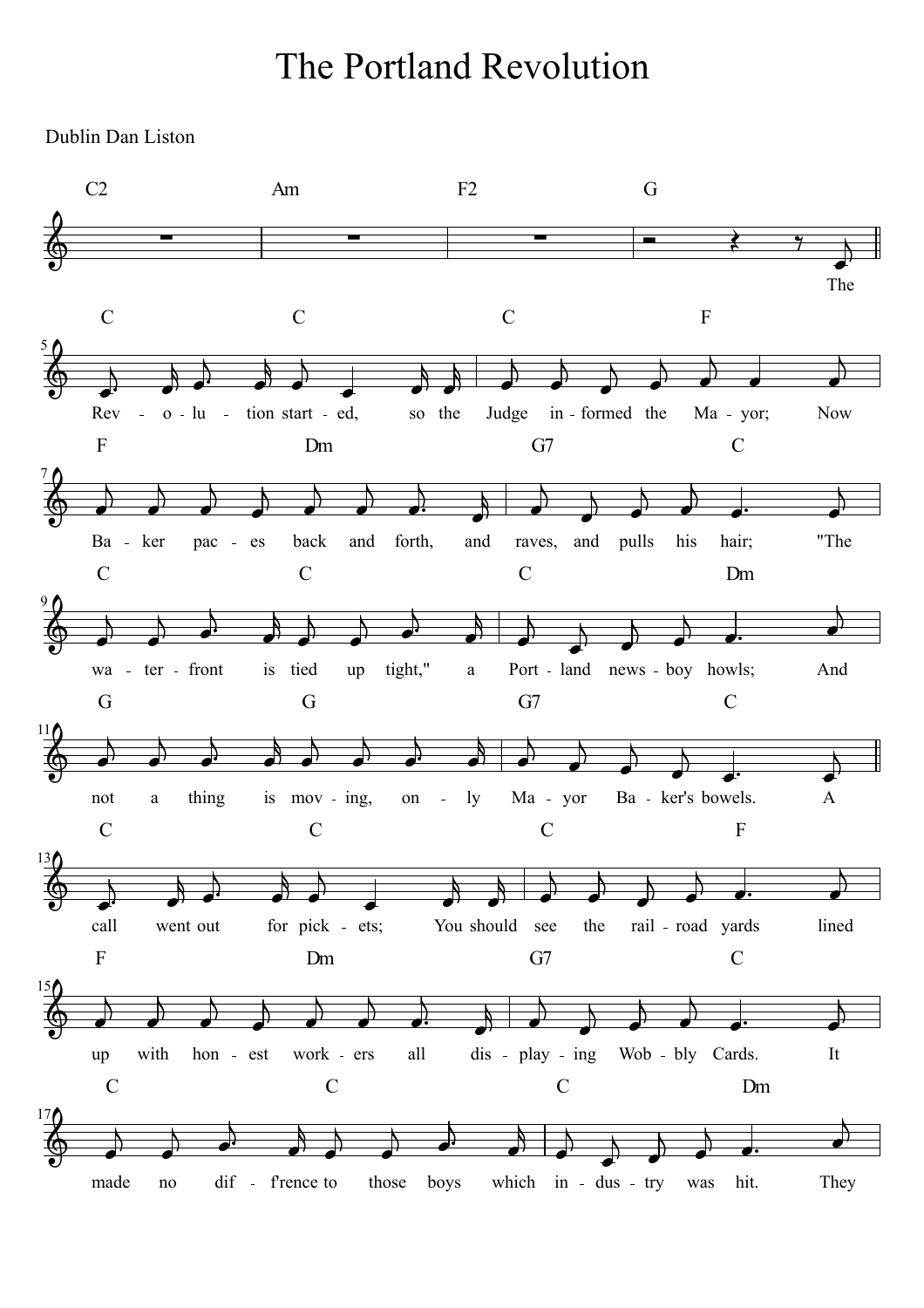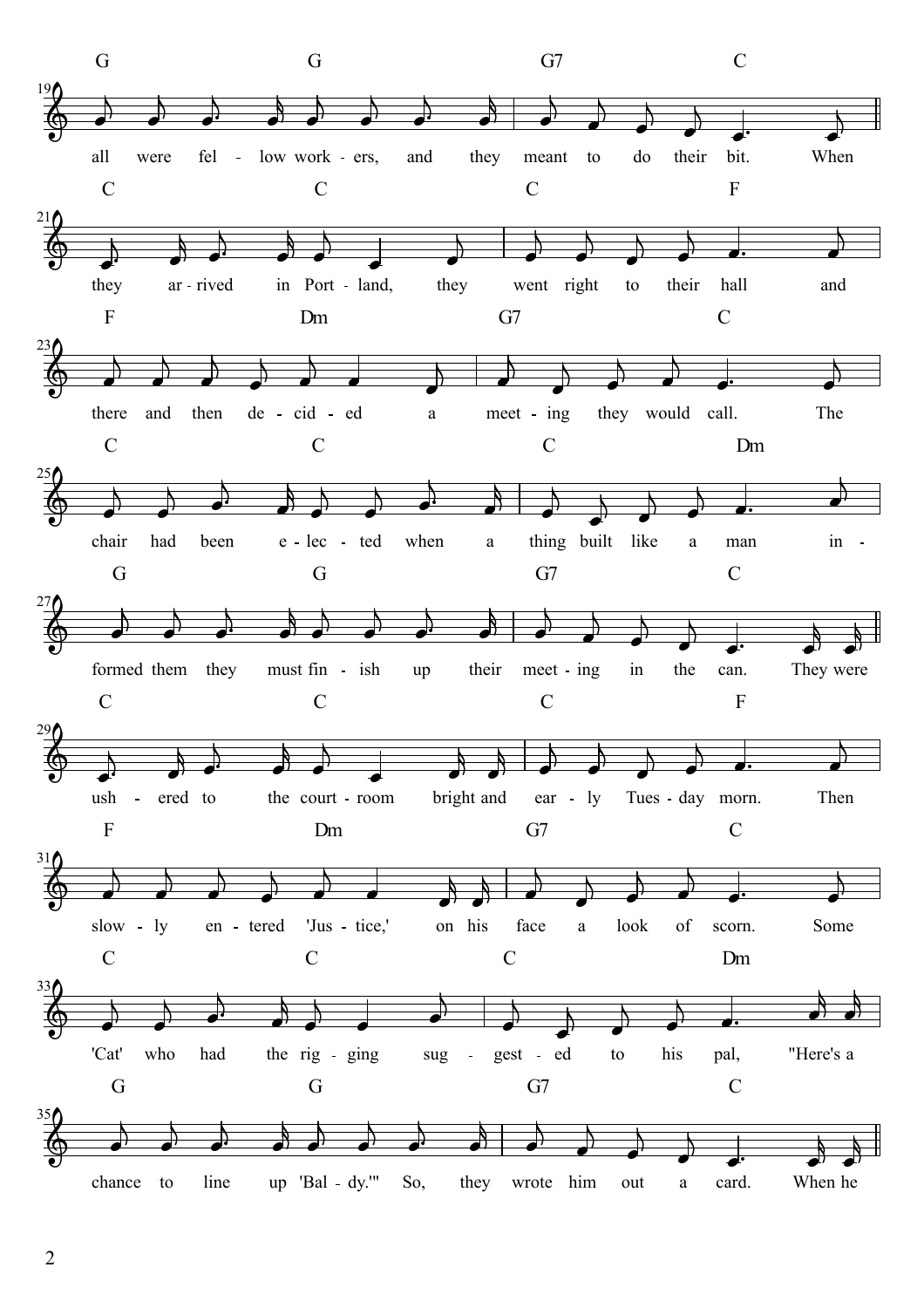

 $3 \overline{3}$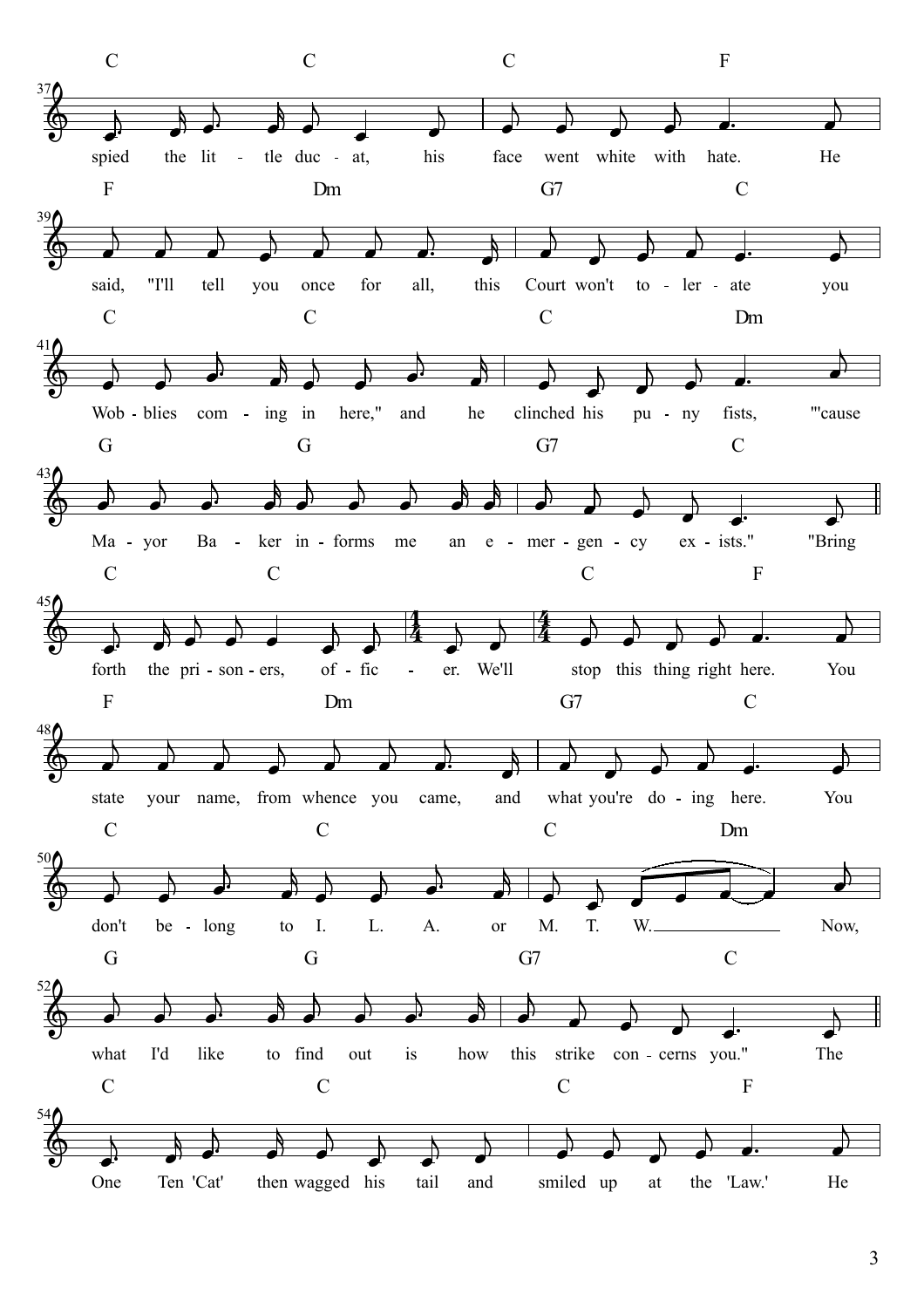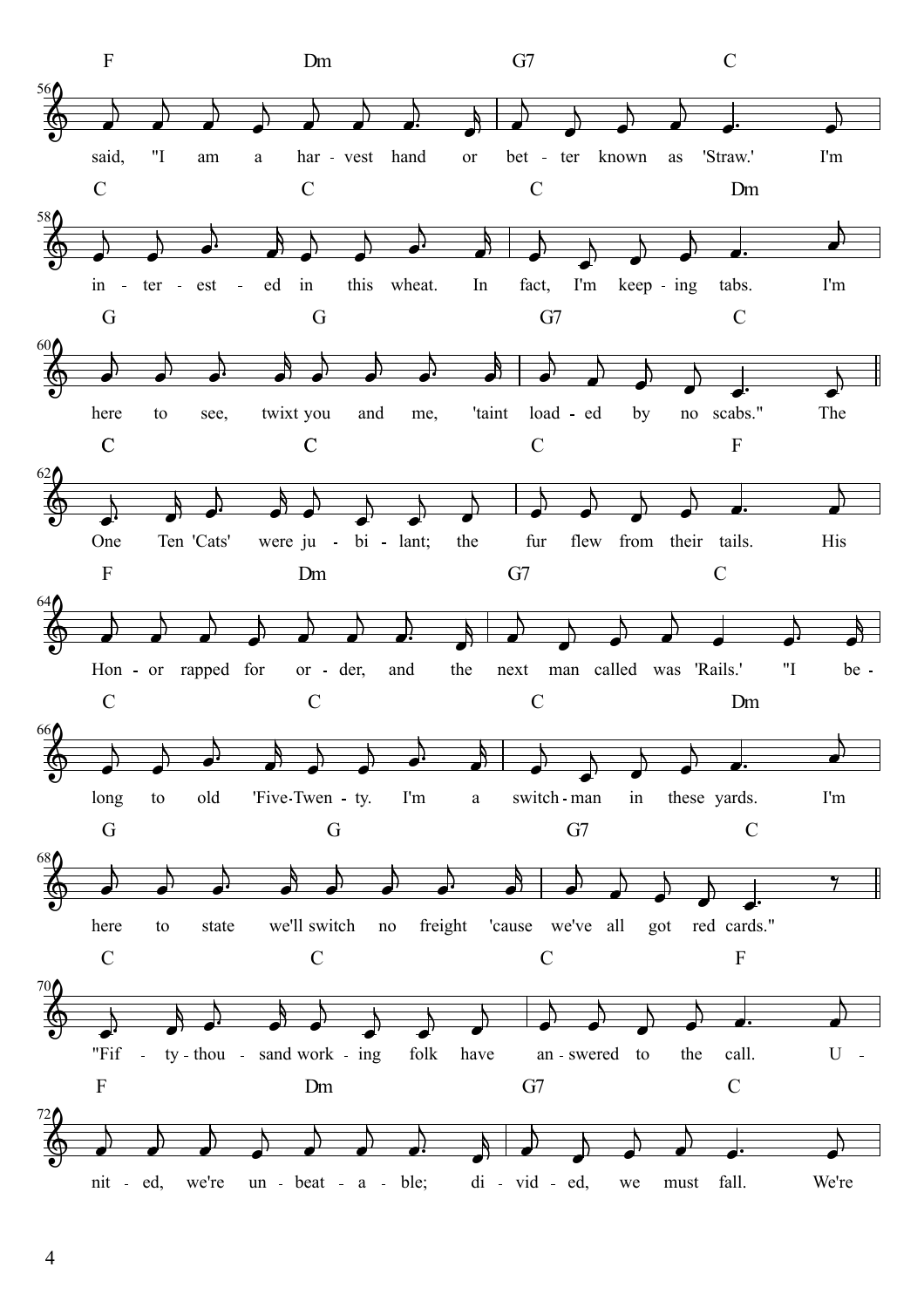

5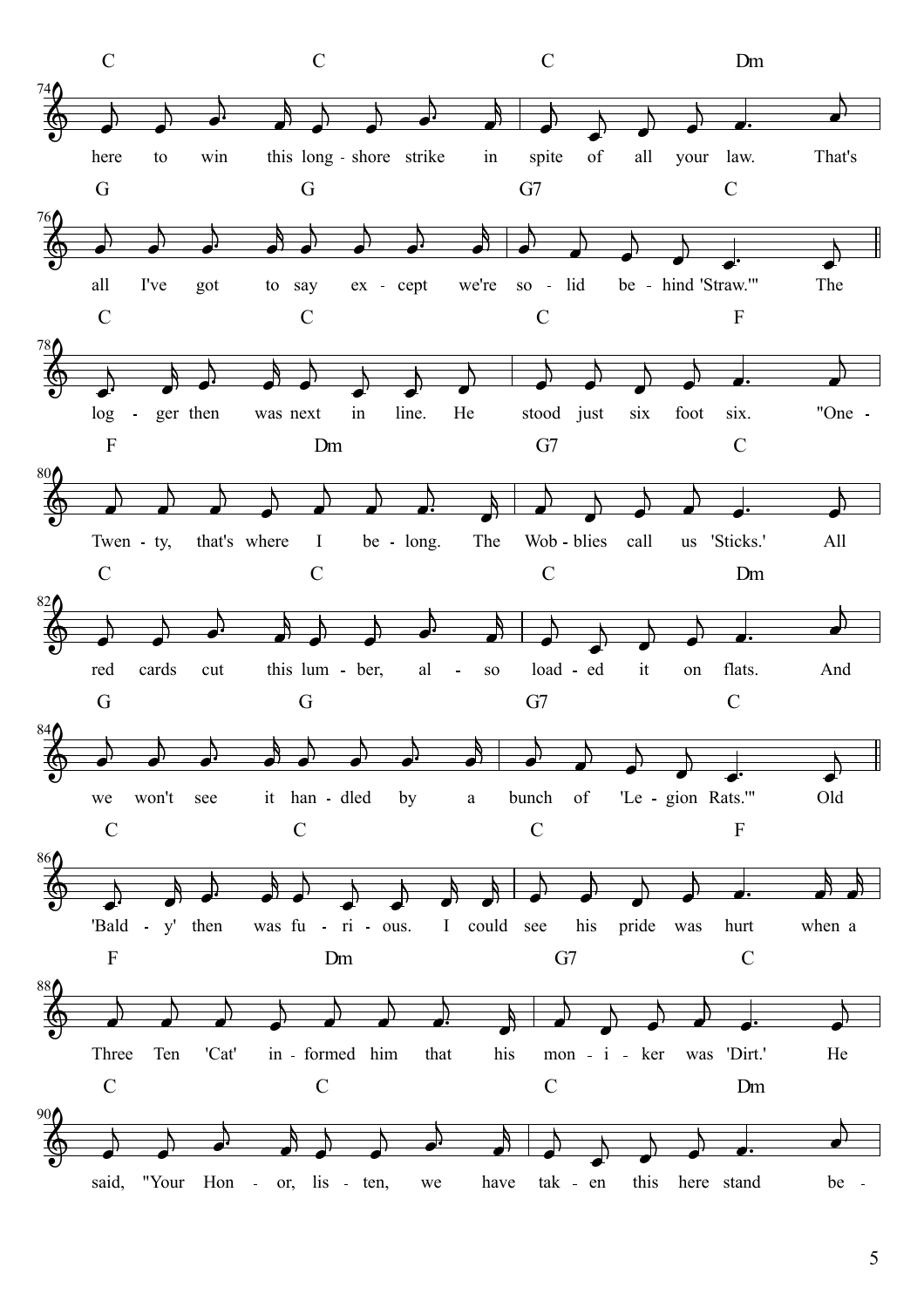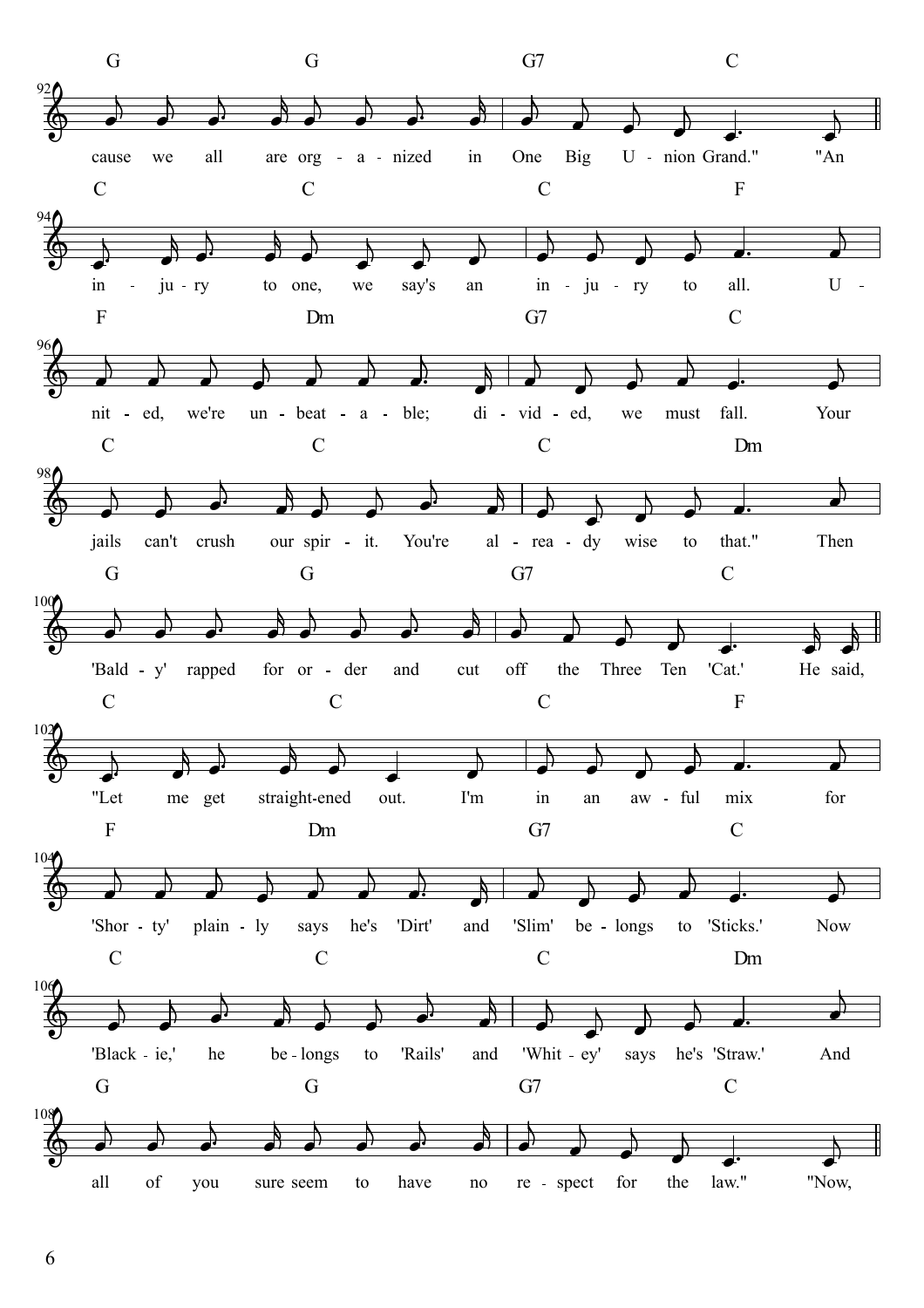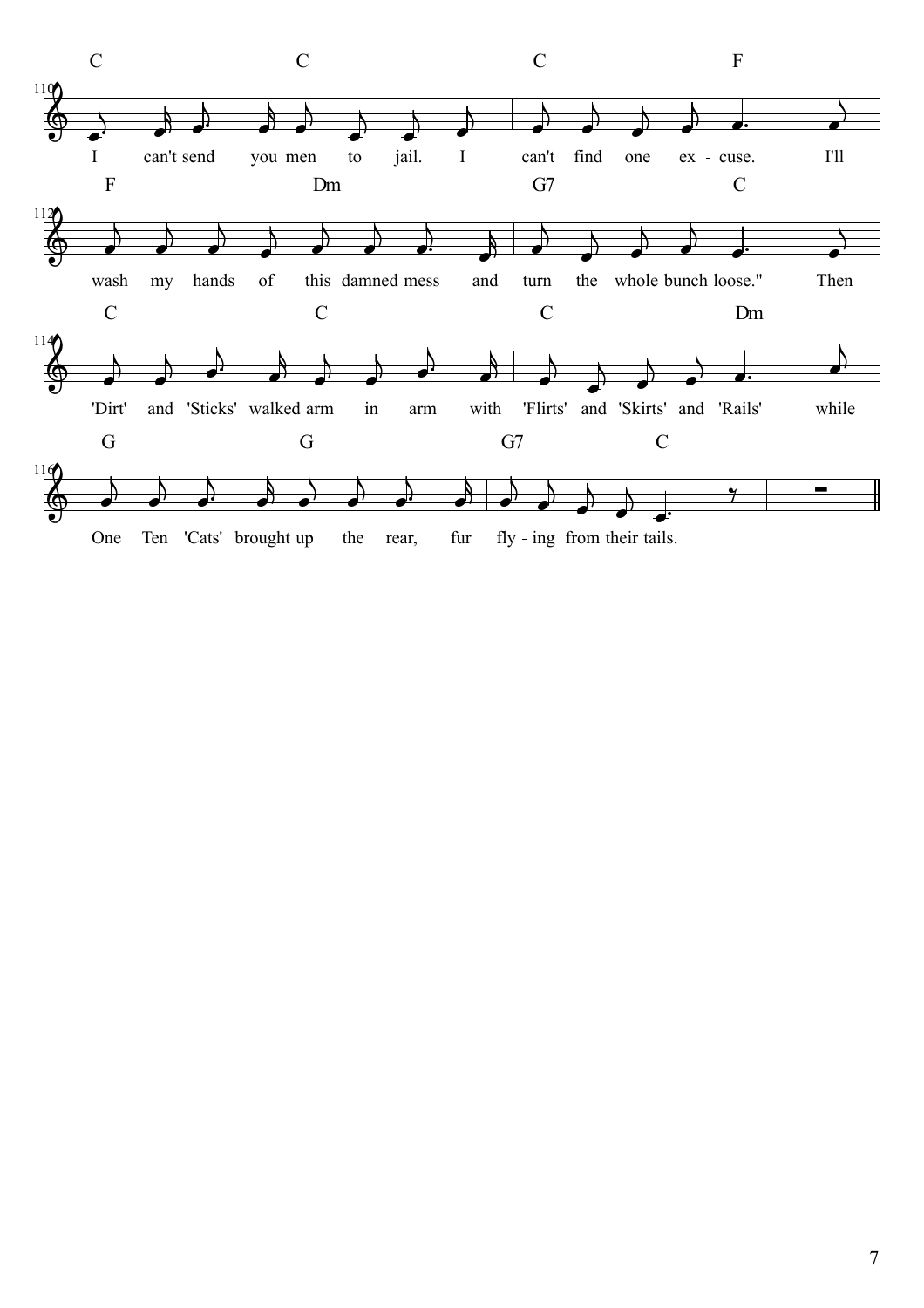## The Portland Revolution - Banjo







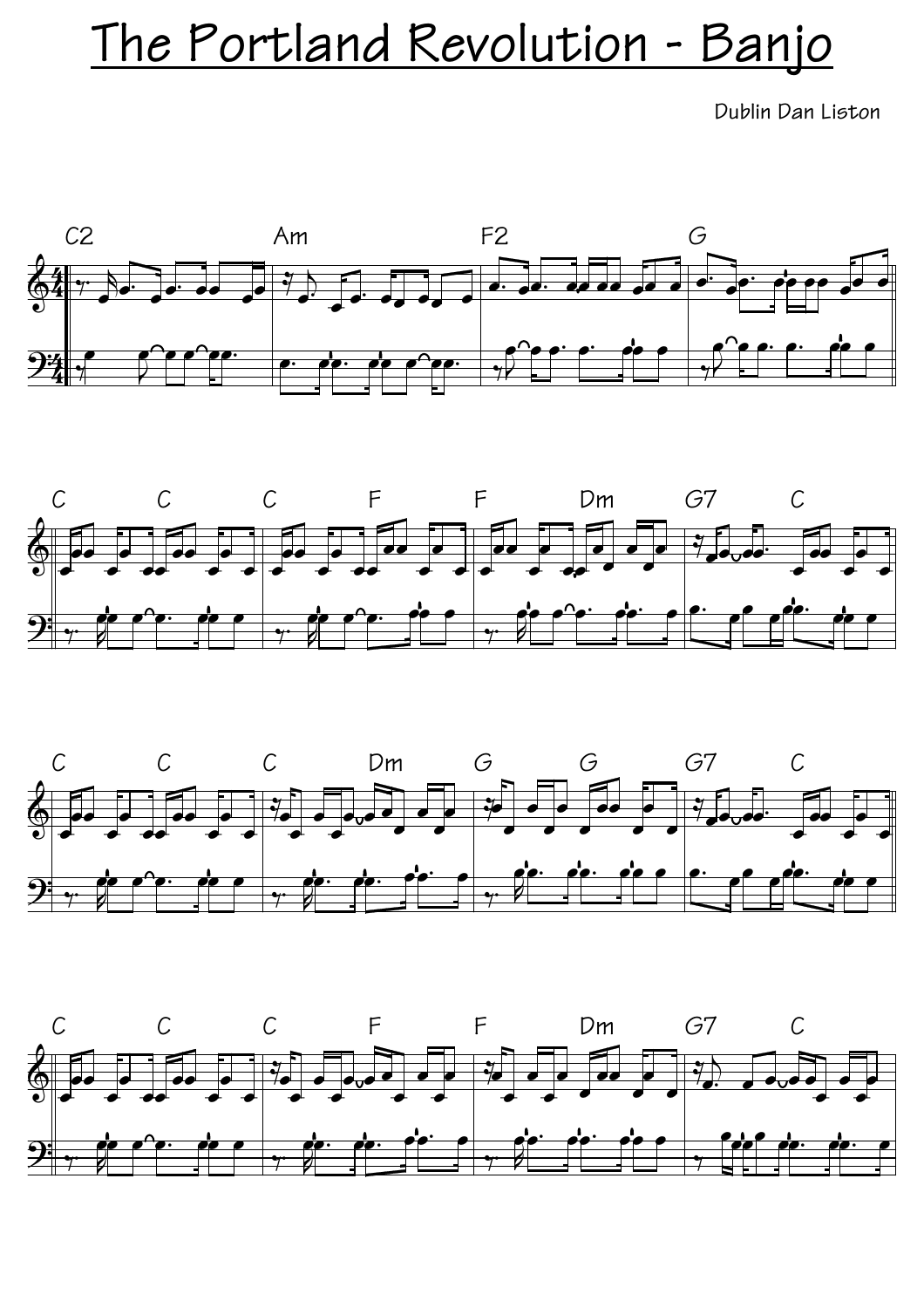









The Portland Revolution - Banjo - Page 2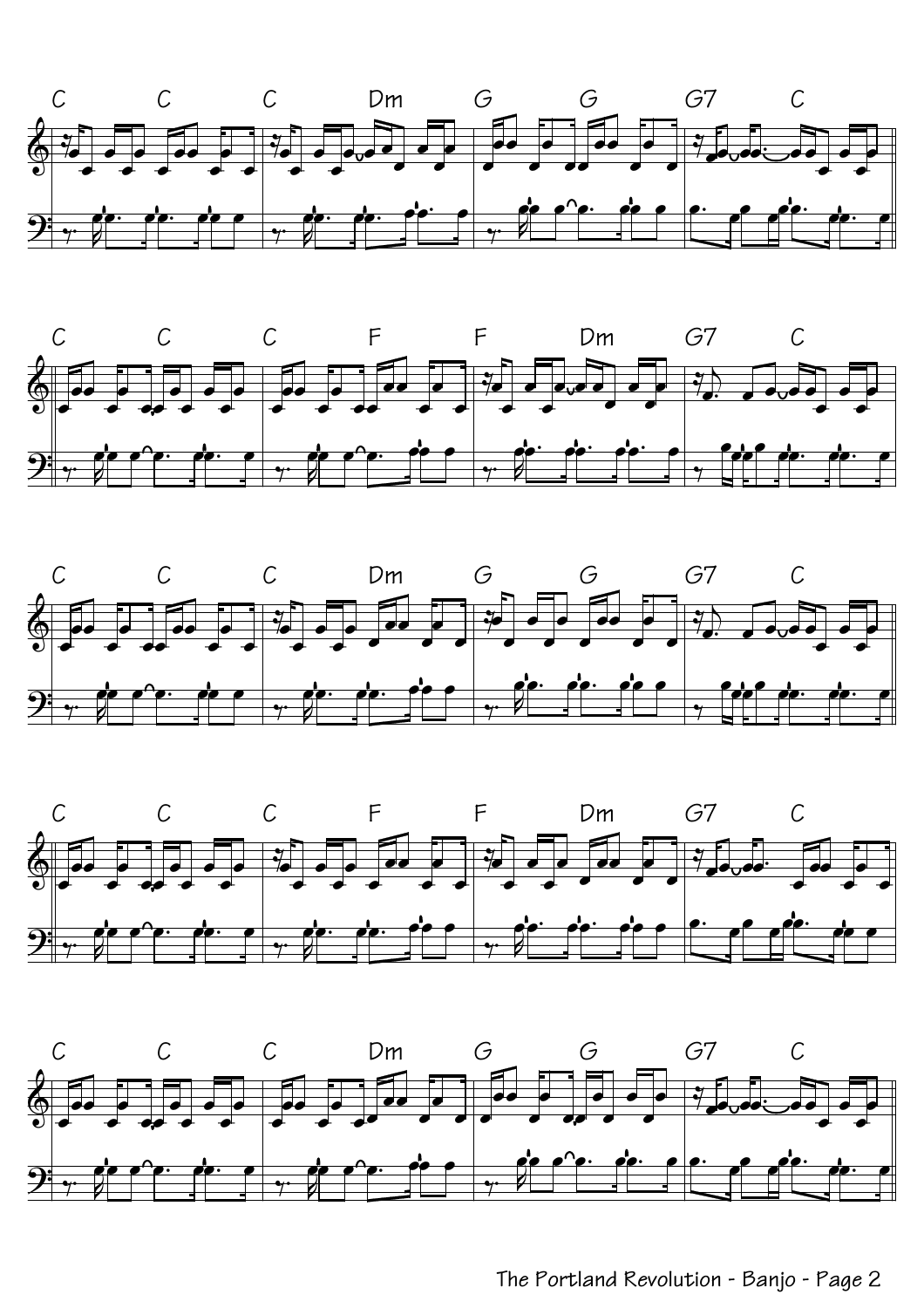









The Portland Revolution - Banjo - Page 3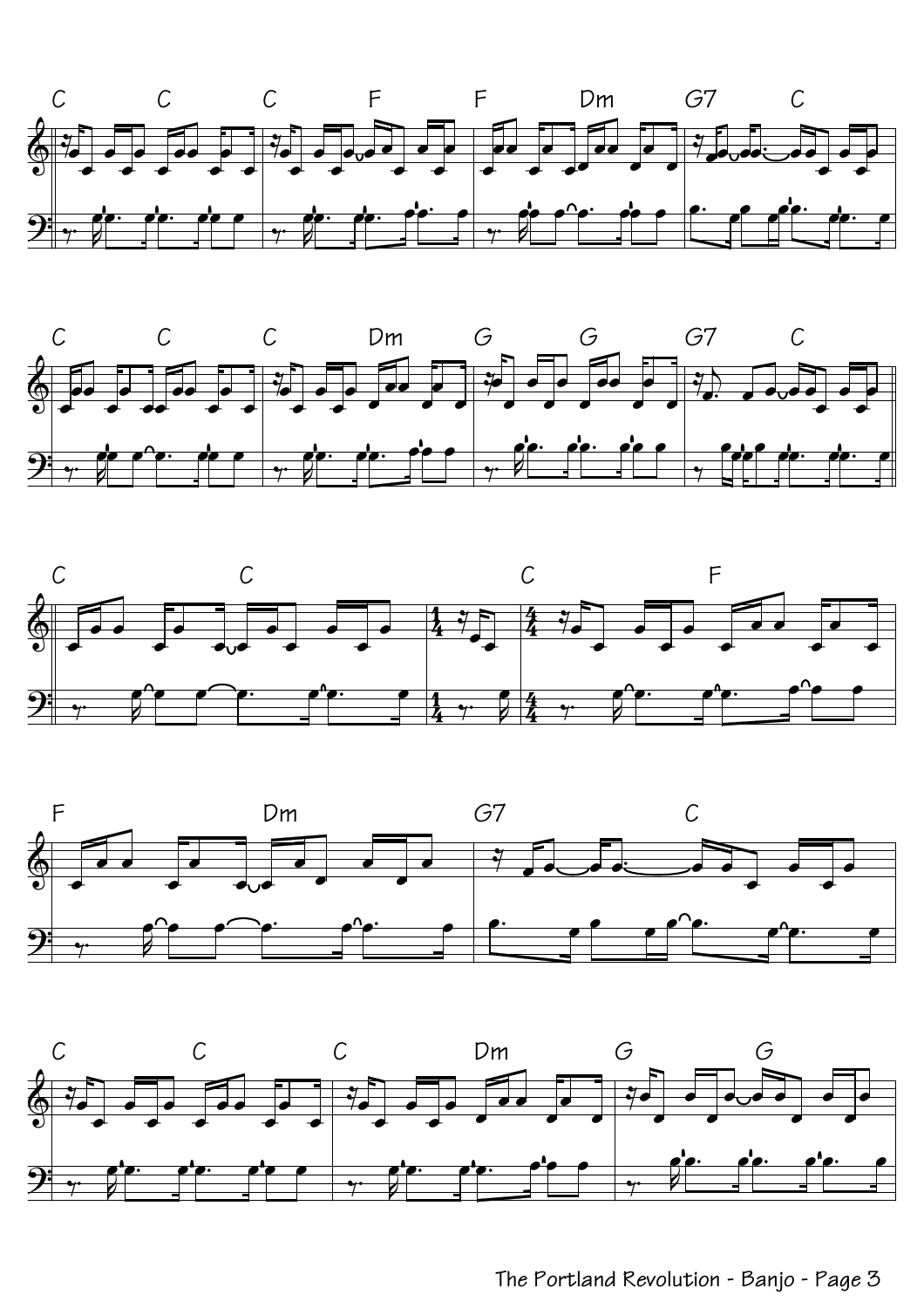









The Portland Revolution - Banjo - Page 4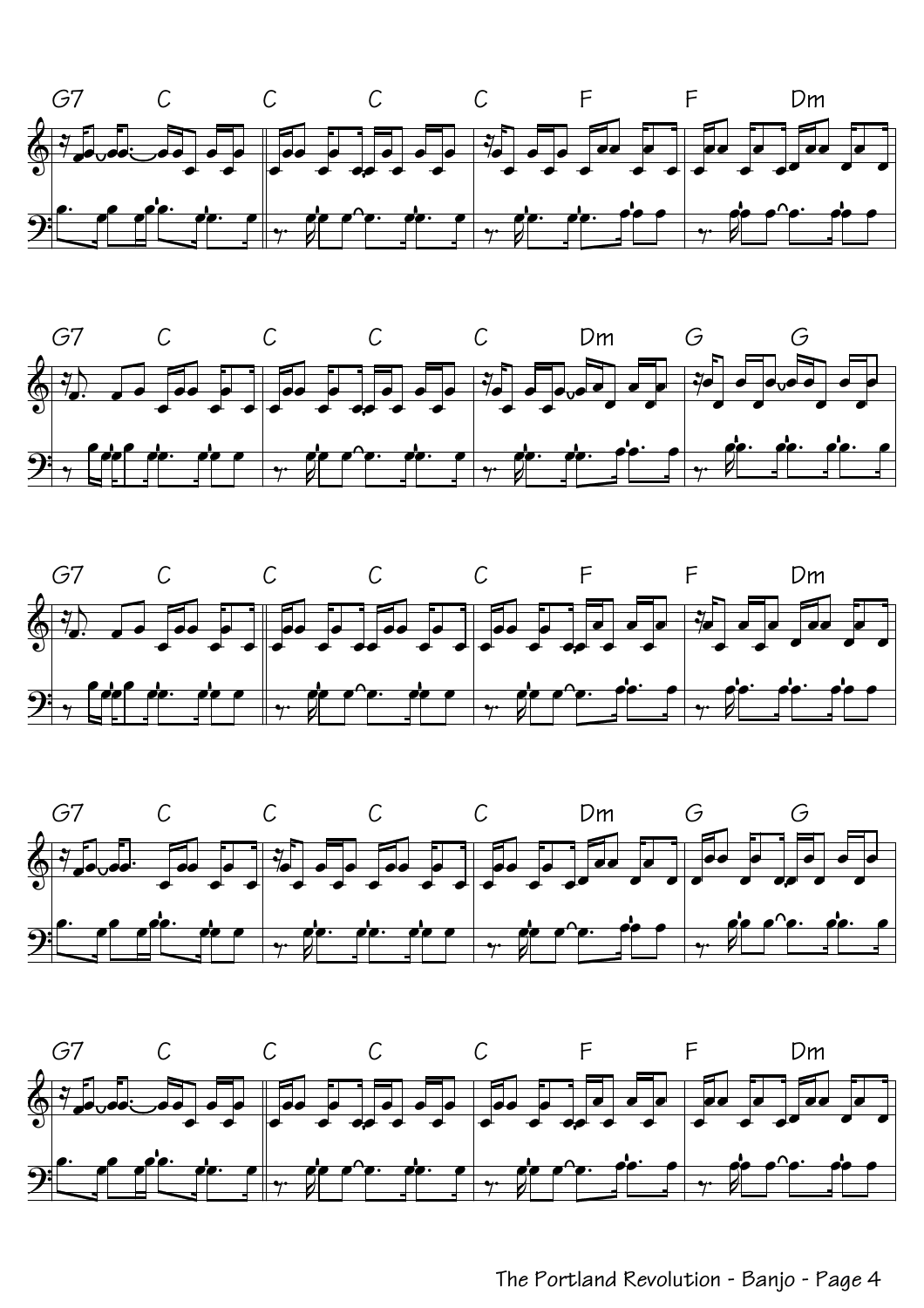









The Portland Revolution - Banjo - Page 5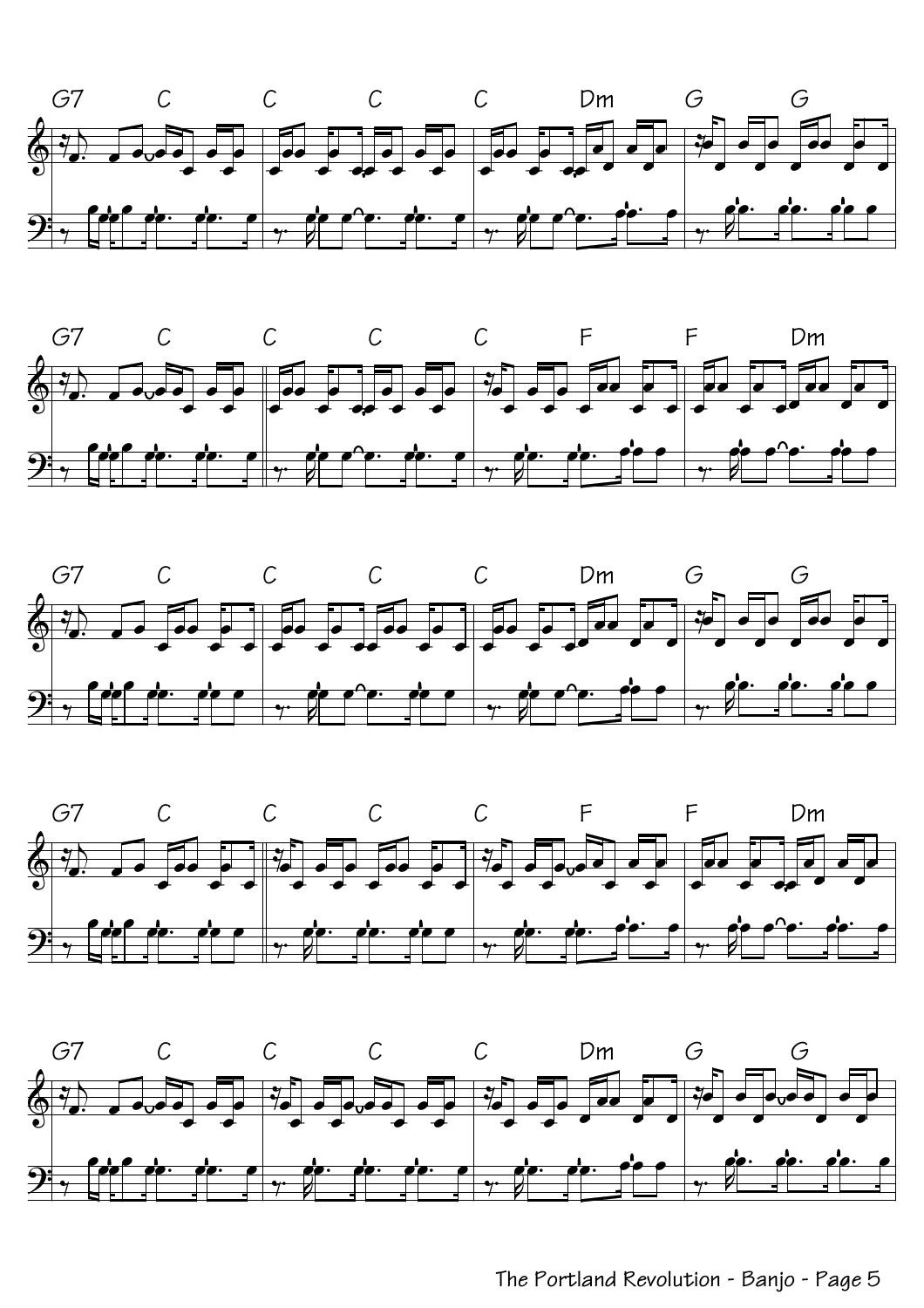









The Portland Revolution - Banjo - Page 6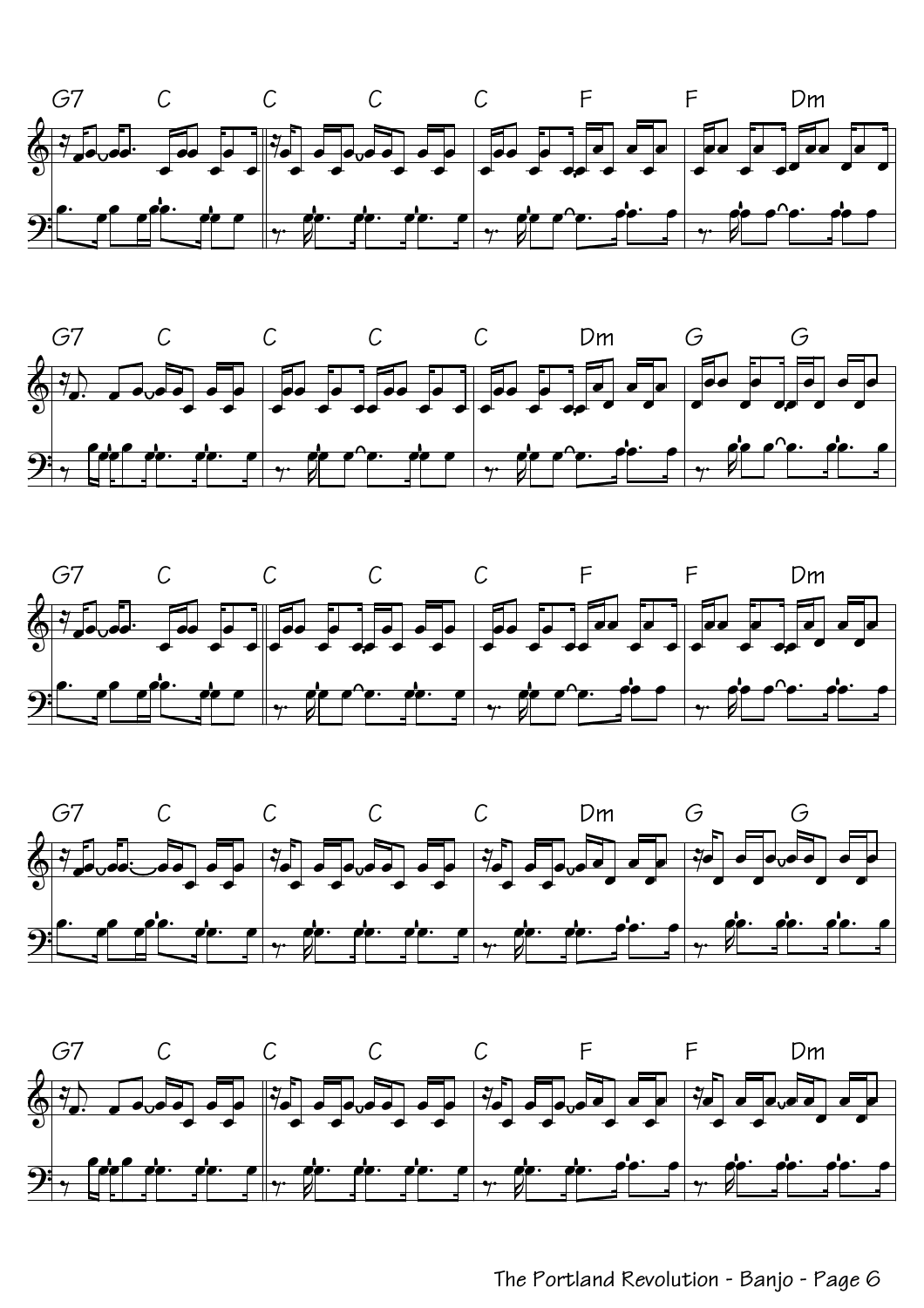

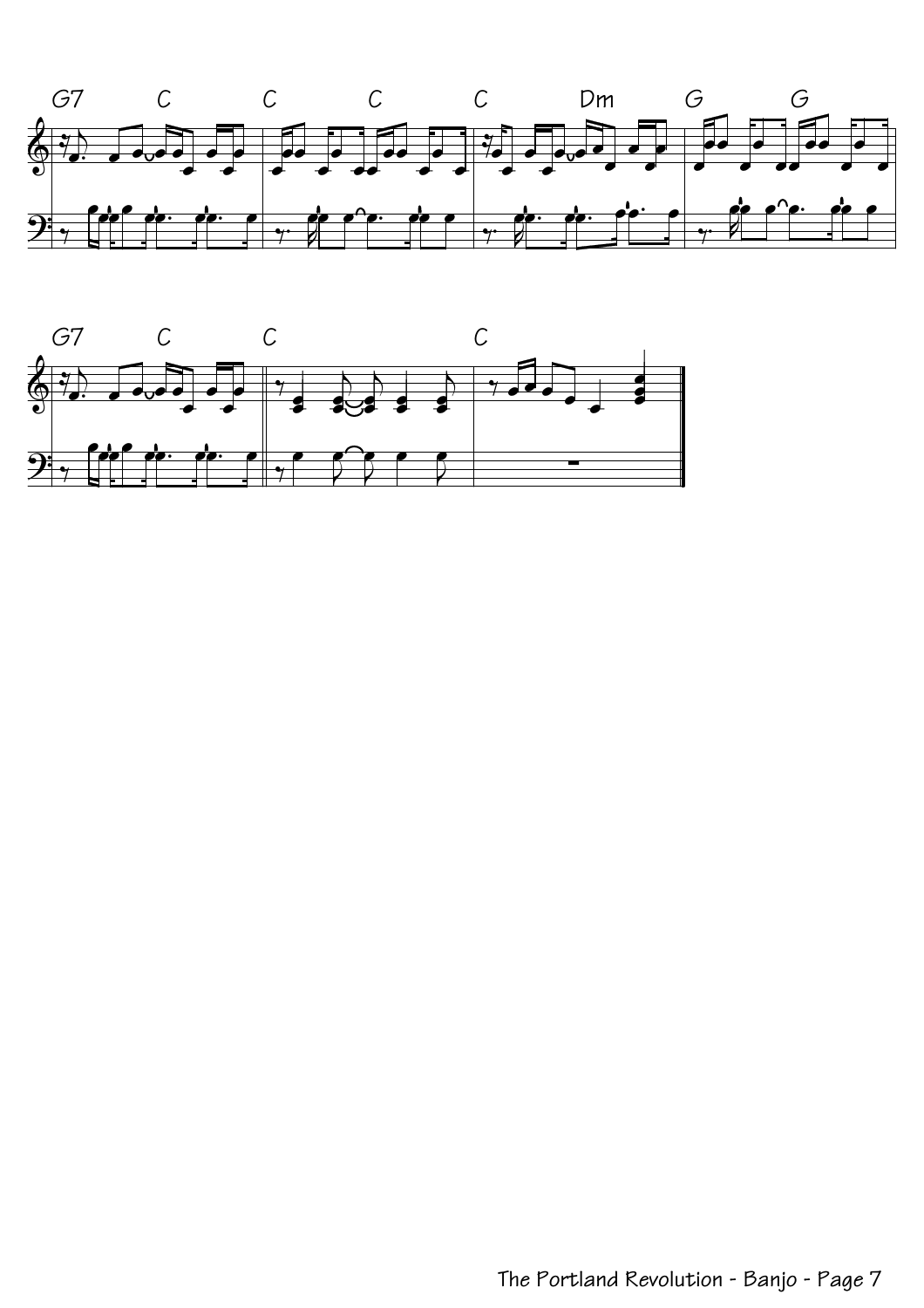#### The Portland Revolution - Nylon String Guitar













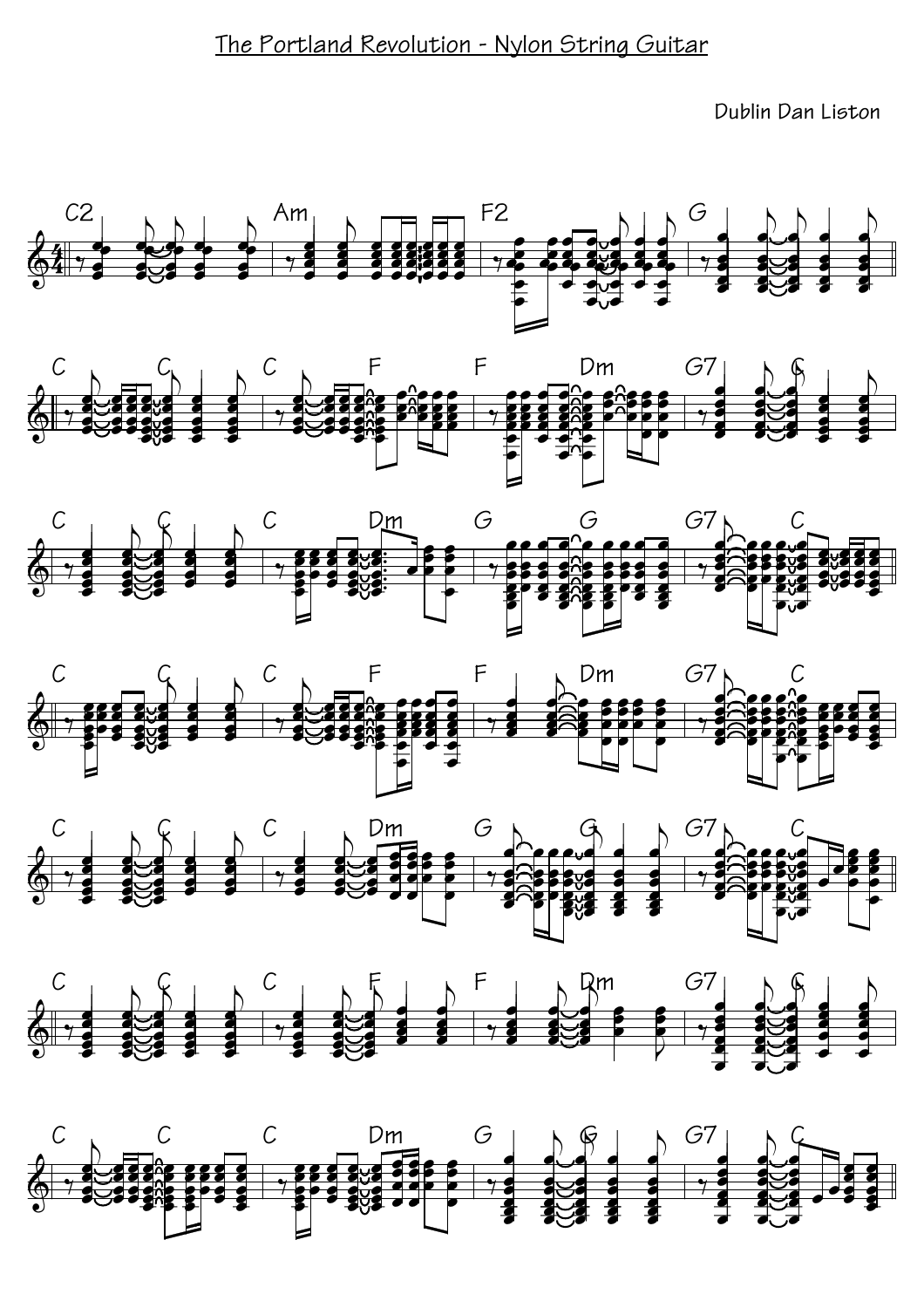















The Portland Revolution - Nylon String Guitar - Page 2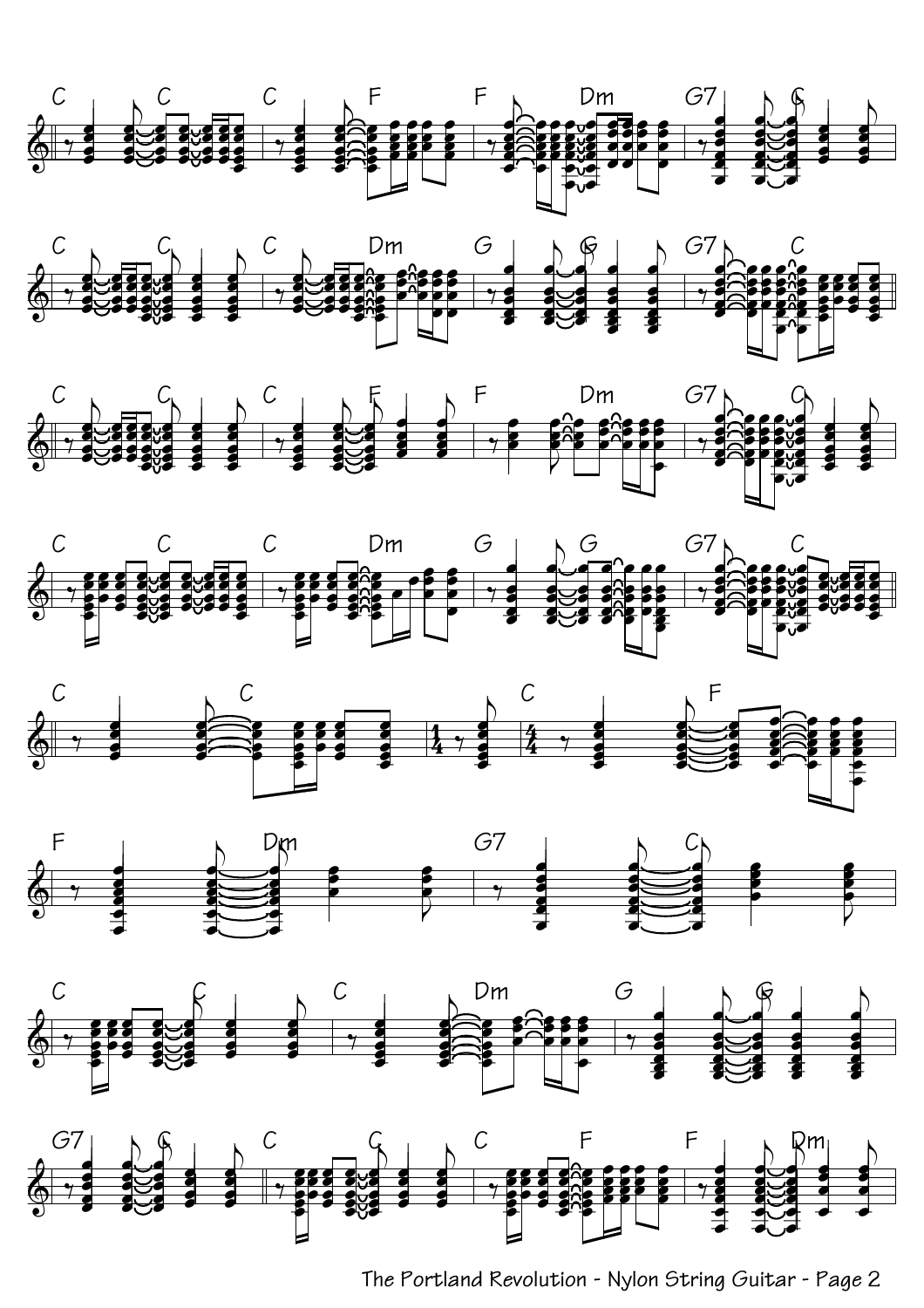















The Portland Revolution - Nylon String Guitar - Page 3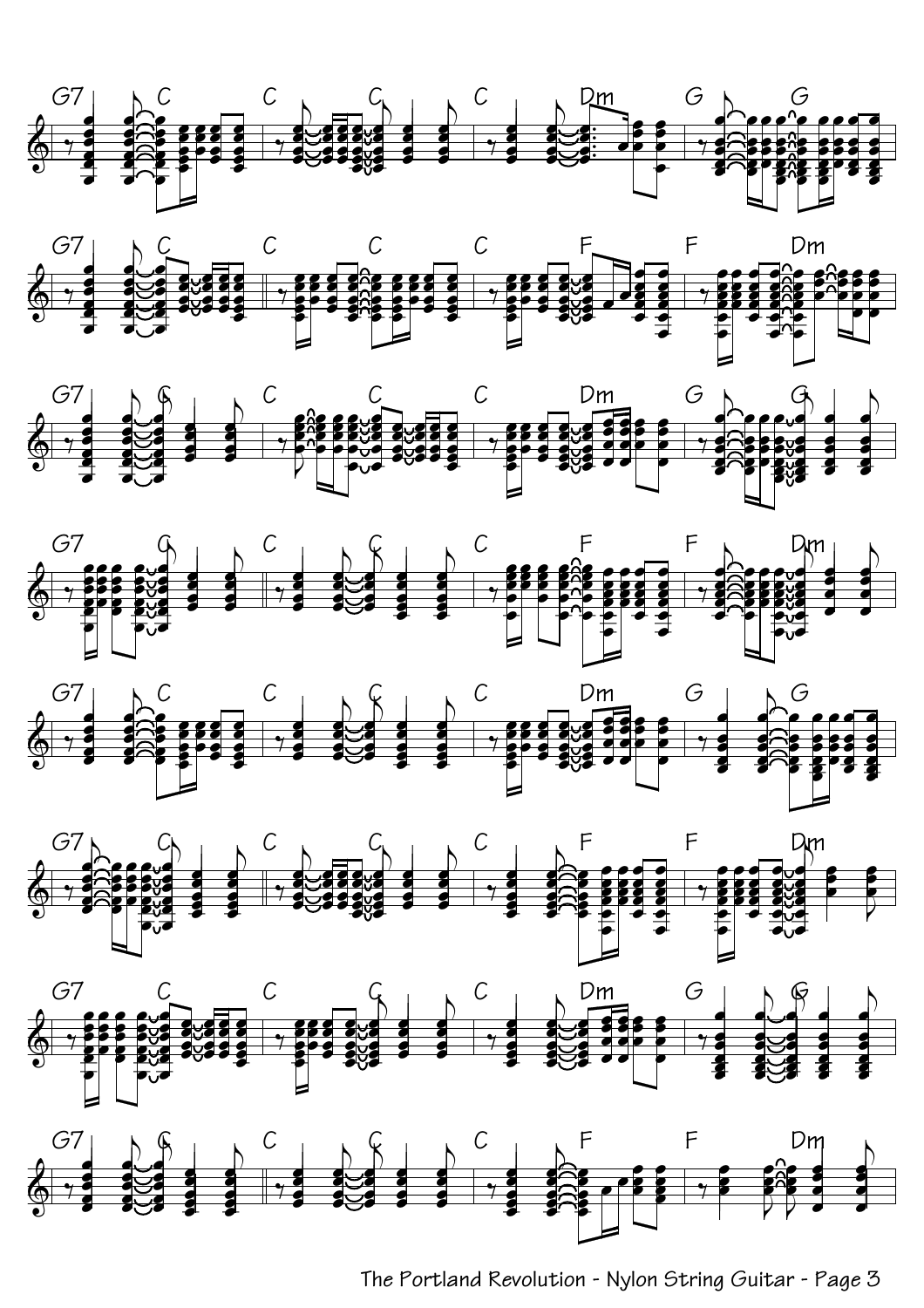















The Portland Revolution - Nylon String Guitar - Page 4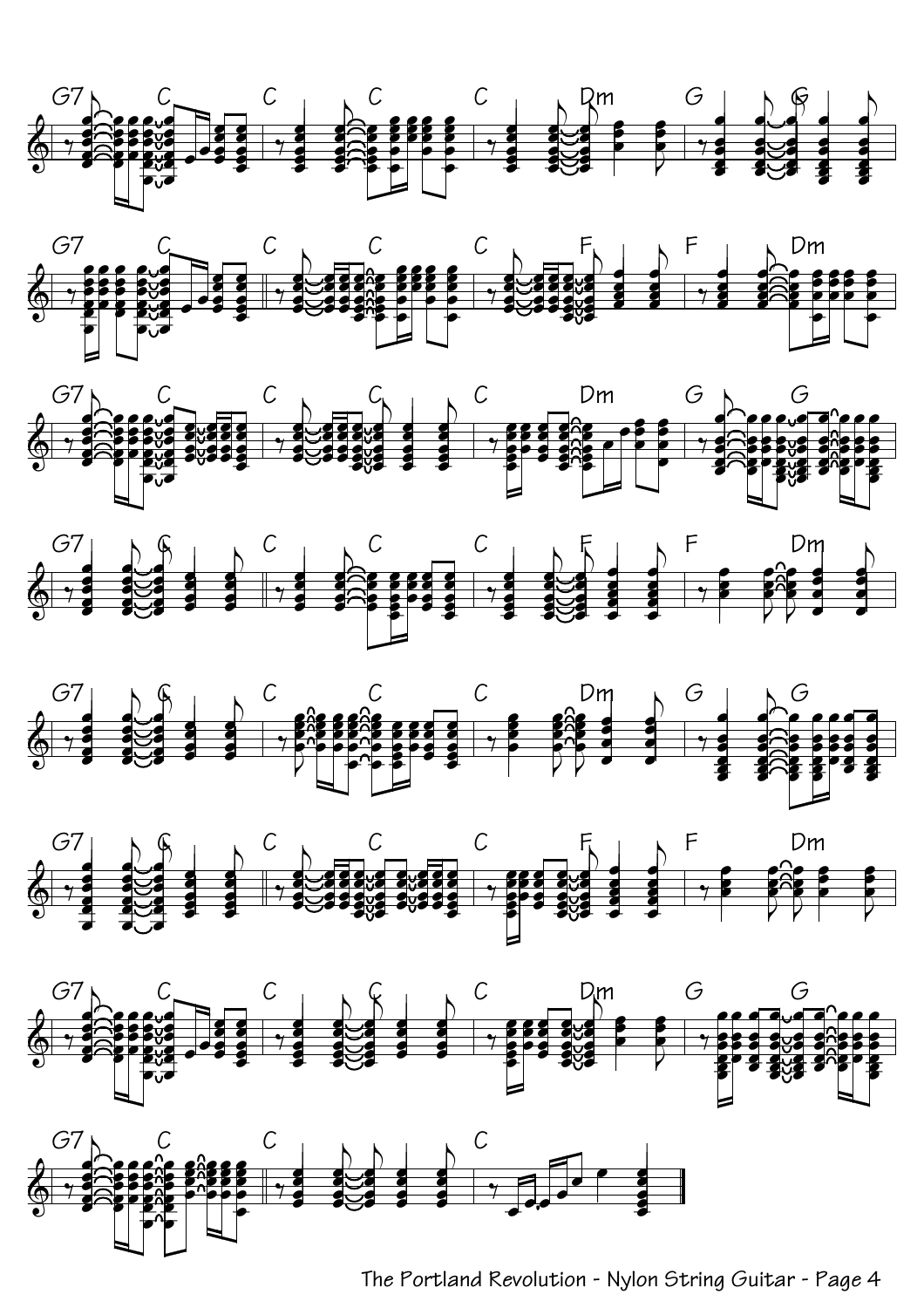# The Portland Revolution - Fiddle







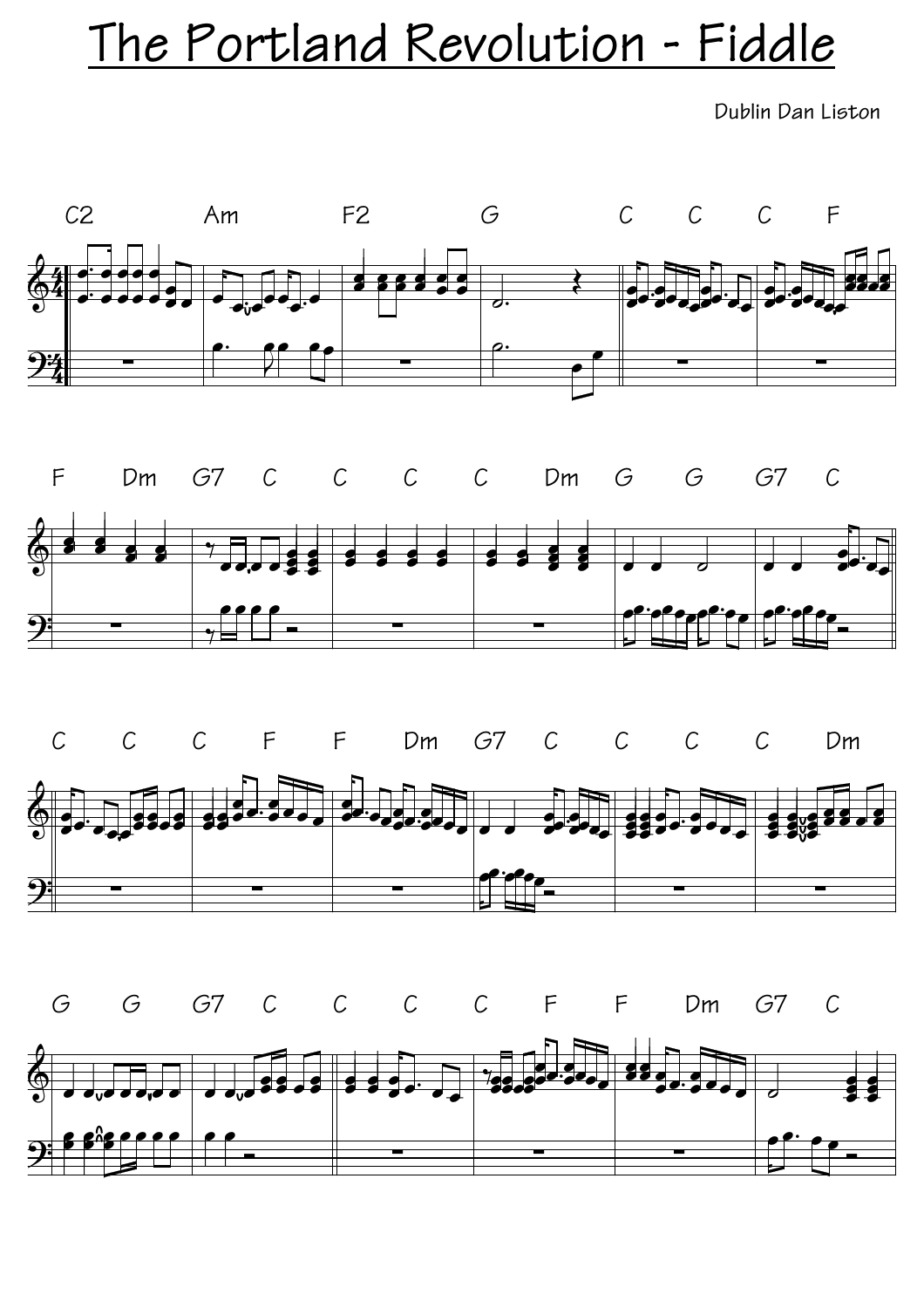









The Portland Revolution - Fiddle - Page 2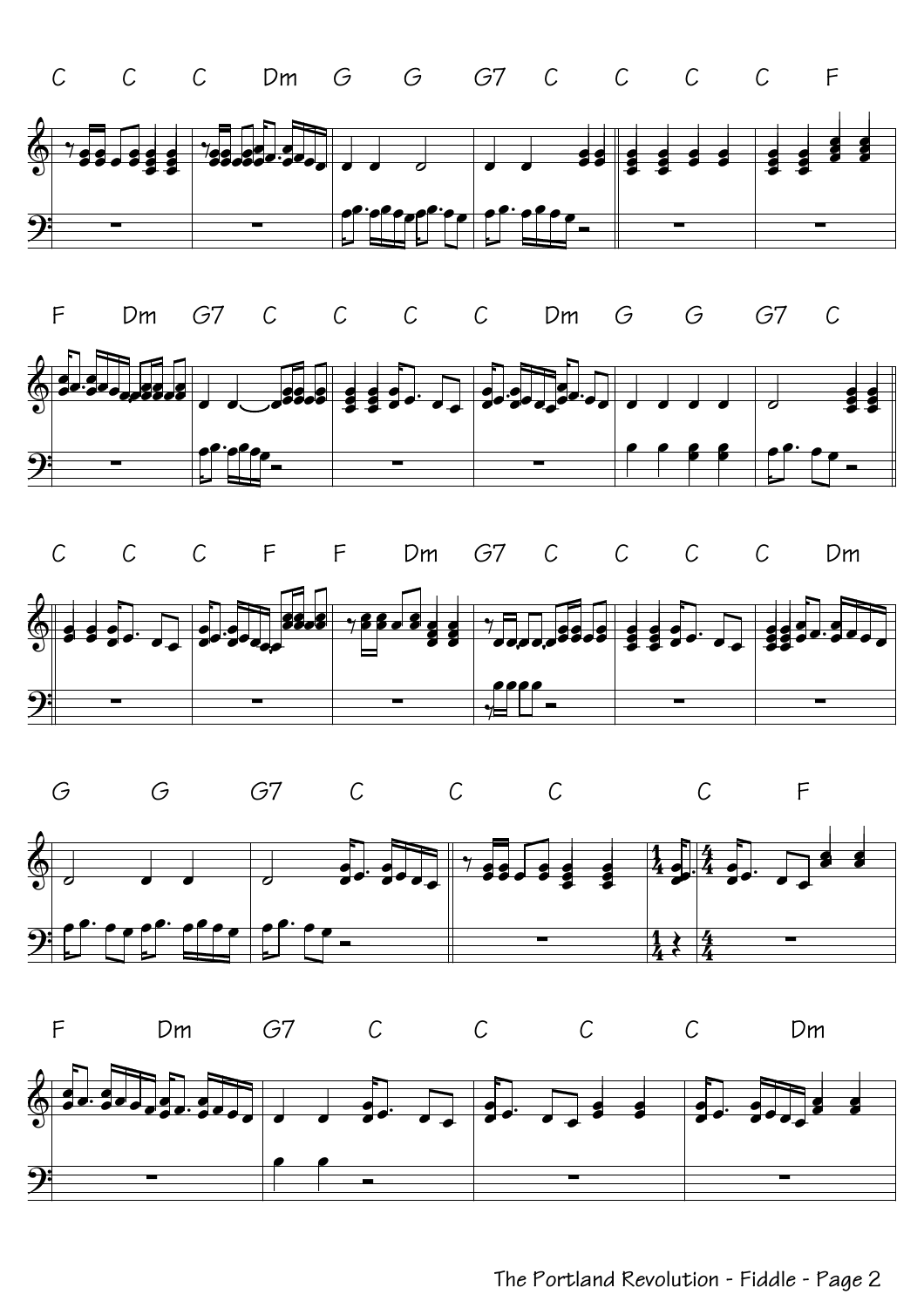









The Portland Revolution - Fiddle - Page 3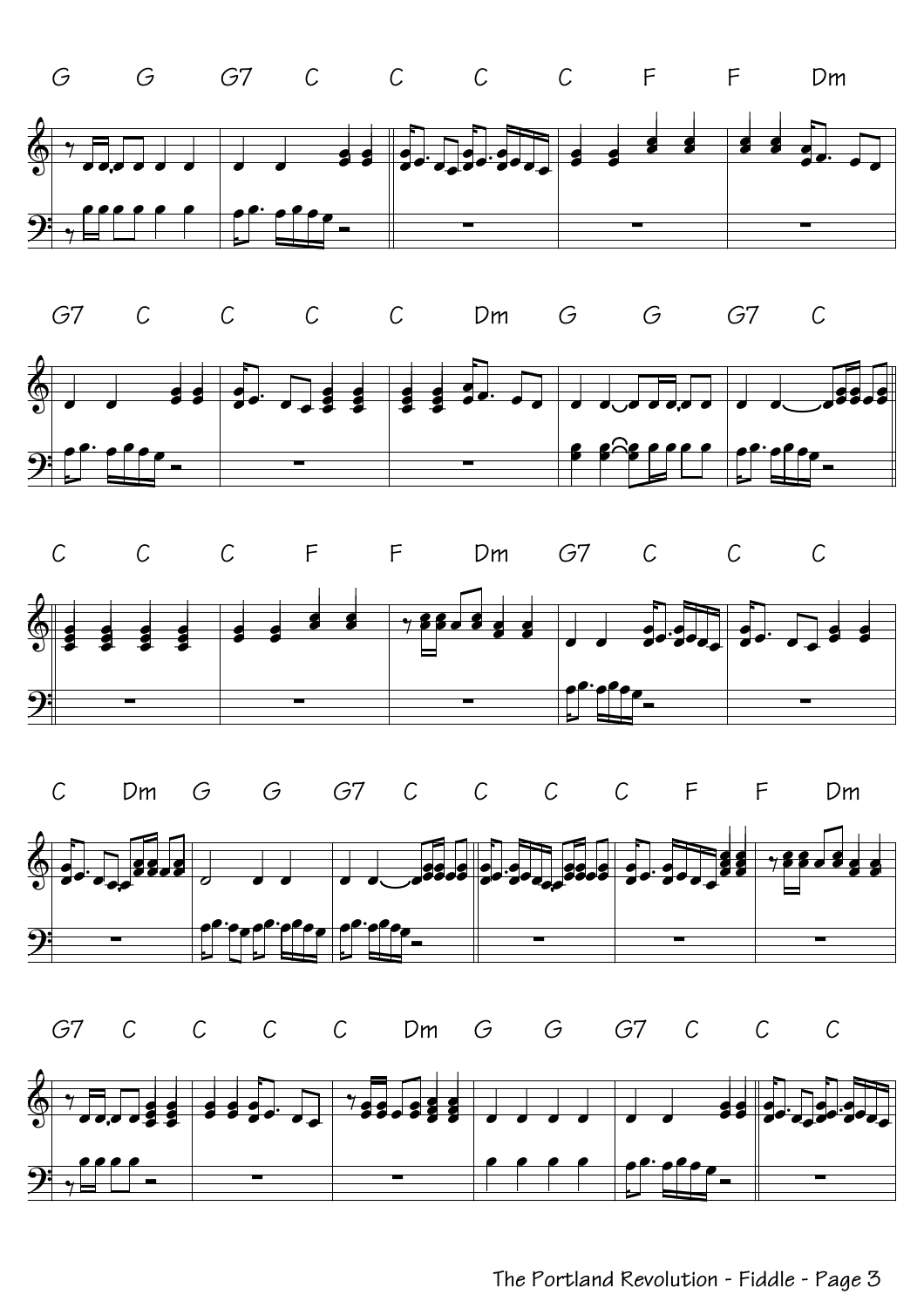









The Portland Revolution - Fiddle - Page 4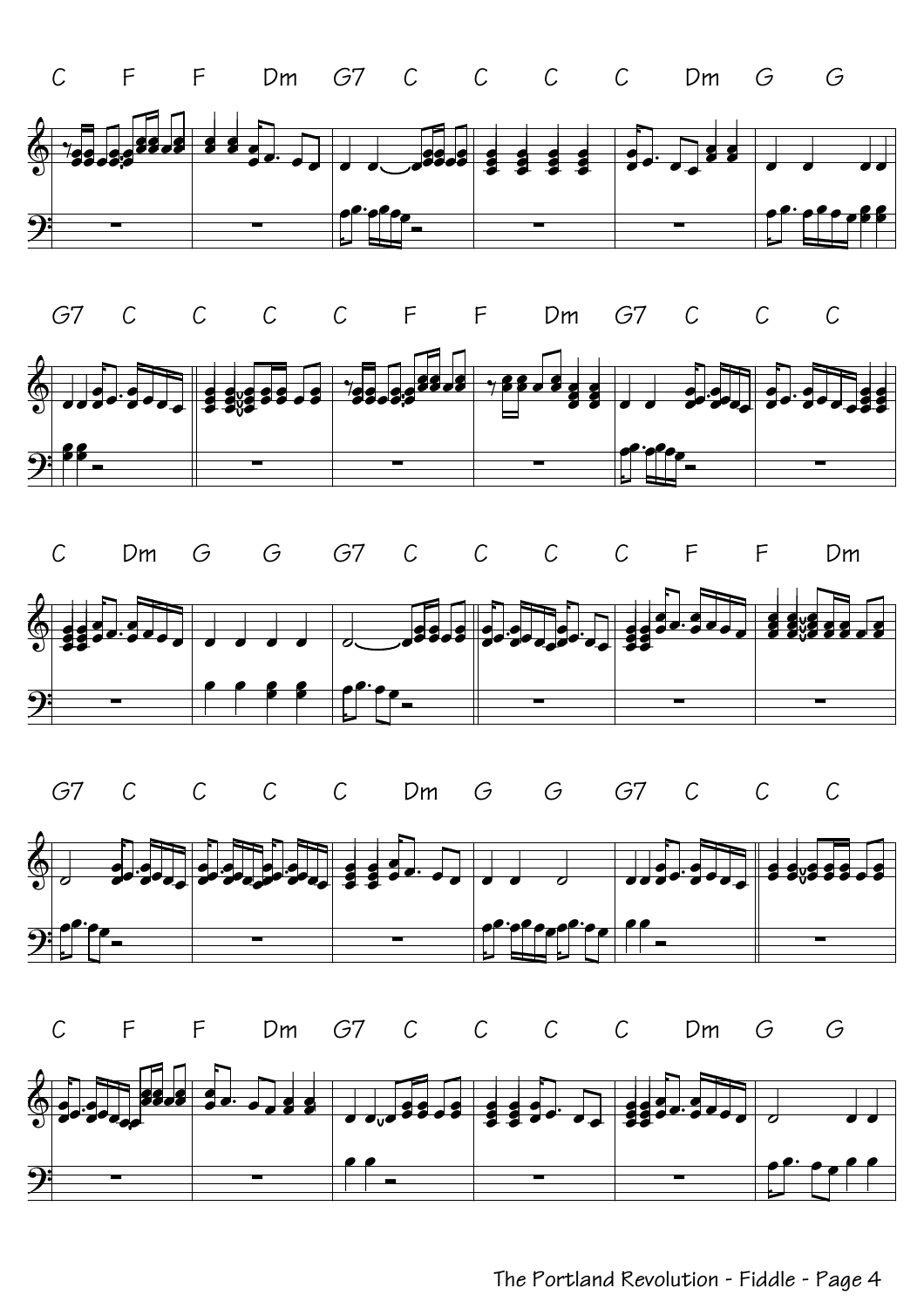

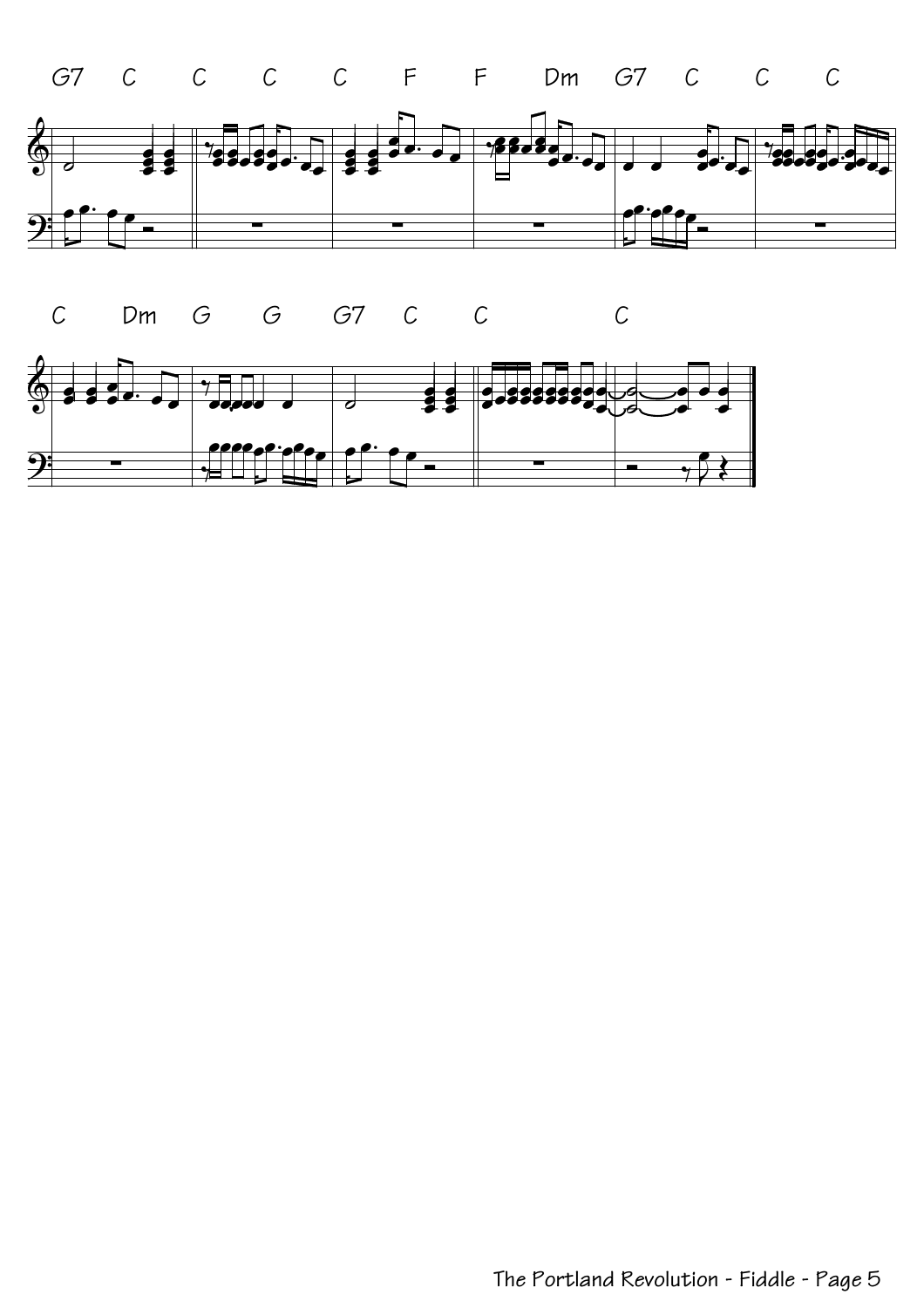#### The Portland Revolution - Acoustic String Bass